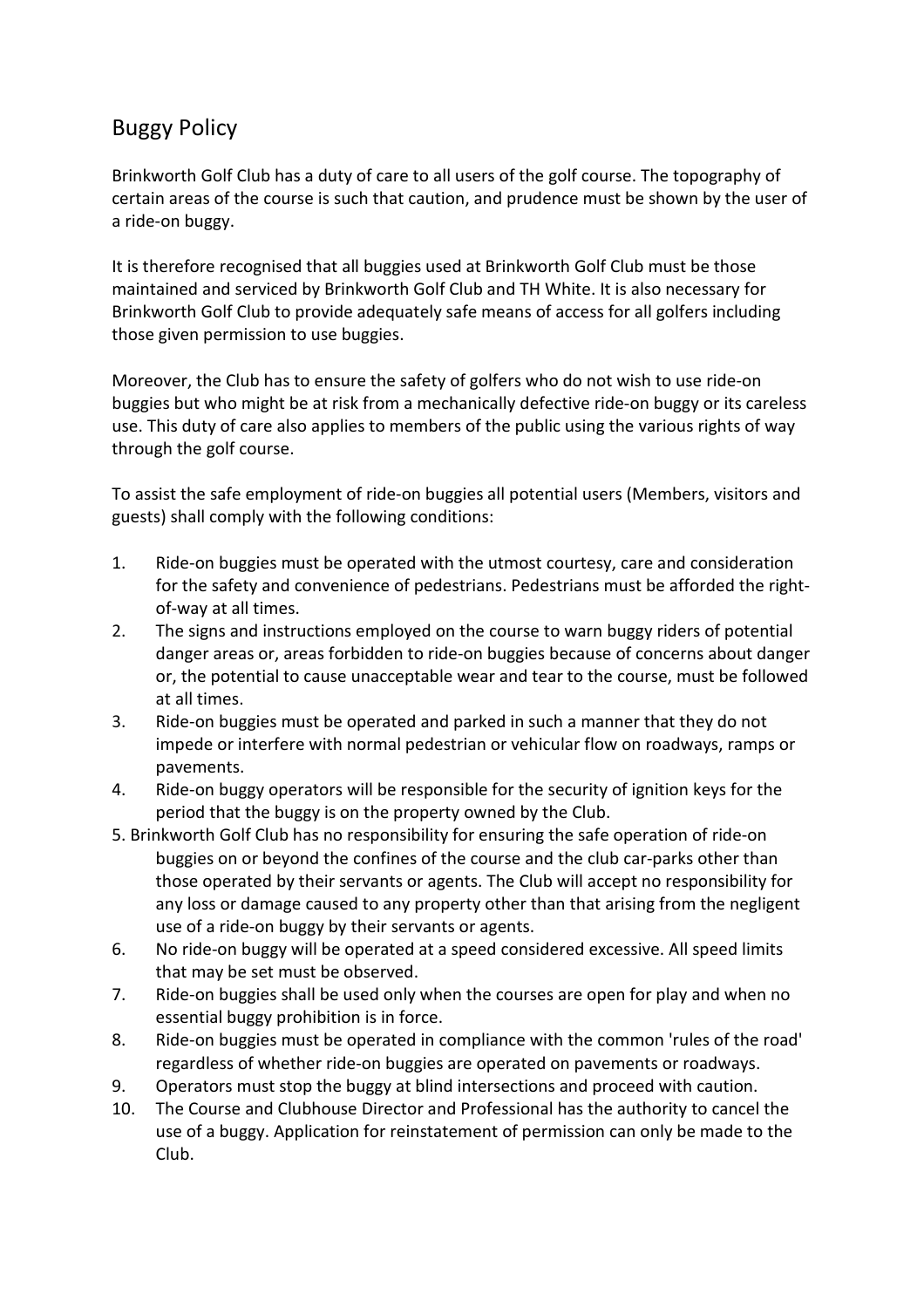#### **Safe Working Practice**

Ride-on buggy operators must not be under the influence of alcoholic drinks or drugs. Children under the age of 17 are not allowed to drive the buggy.

#### **Before Use:**

- All operators of ride-on buggies must sign a Buggy Safety Policy Form before they are allowed to drive the buggy.
- A ride-on buggy shall only be used for the number of occupants it was designed to carry and only by people who are authorised to use it.
- In particular, standing on the back of a buggy is expressly forbidden.

### **During Use:**

Do not move off until the occupants are seated.

Always remain seated and hold on while the vehicle is in motion.

Hands, feet and head must be kept inside the buggy at all times while the vehicle is in motion.

Ride-on buggies must not be driven in prohibited areas.

The vehicle must be used to progress the game and must not be driven up and down excessively, e.g., when looking for golf balls.

The vehicle must absolutely not be used on tees, greens or the slopes leading up to them. The vehicle may not be driven into heather areas.

The vehicle must not be used within two metres of any bunkers, ditches or ponds or slopes leading to them except when using the designated bridges.

Check the area behind the vehicle before reversing.

Set the parking brake before leaving the vehicle. **DO NOT** drive with the parking brake on. Always consider the terrain, existing vehicular and pedestrian traffic conditions as well as environmental factors that may affect your ability to operate the vehicle safely.

Drive the vehicle only as fast as the terrain and safety considerations allow.

To avoid tipping over, drive the buggy straight up and down severe slopes. Slow down before corners.

All turns must be executed at reduced speeds.

Avoid sudden stops or changes of direction that may result in loss of control.

Be extra careful when the course is wet and muddy.

## **After Use:**

When returning the buggy, turn the operating key to the off position, engage the parking brake and return the key to clubhouse staff.

**Remember to take your belongings and put any rubbish in the bins provided**.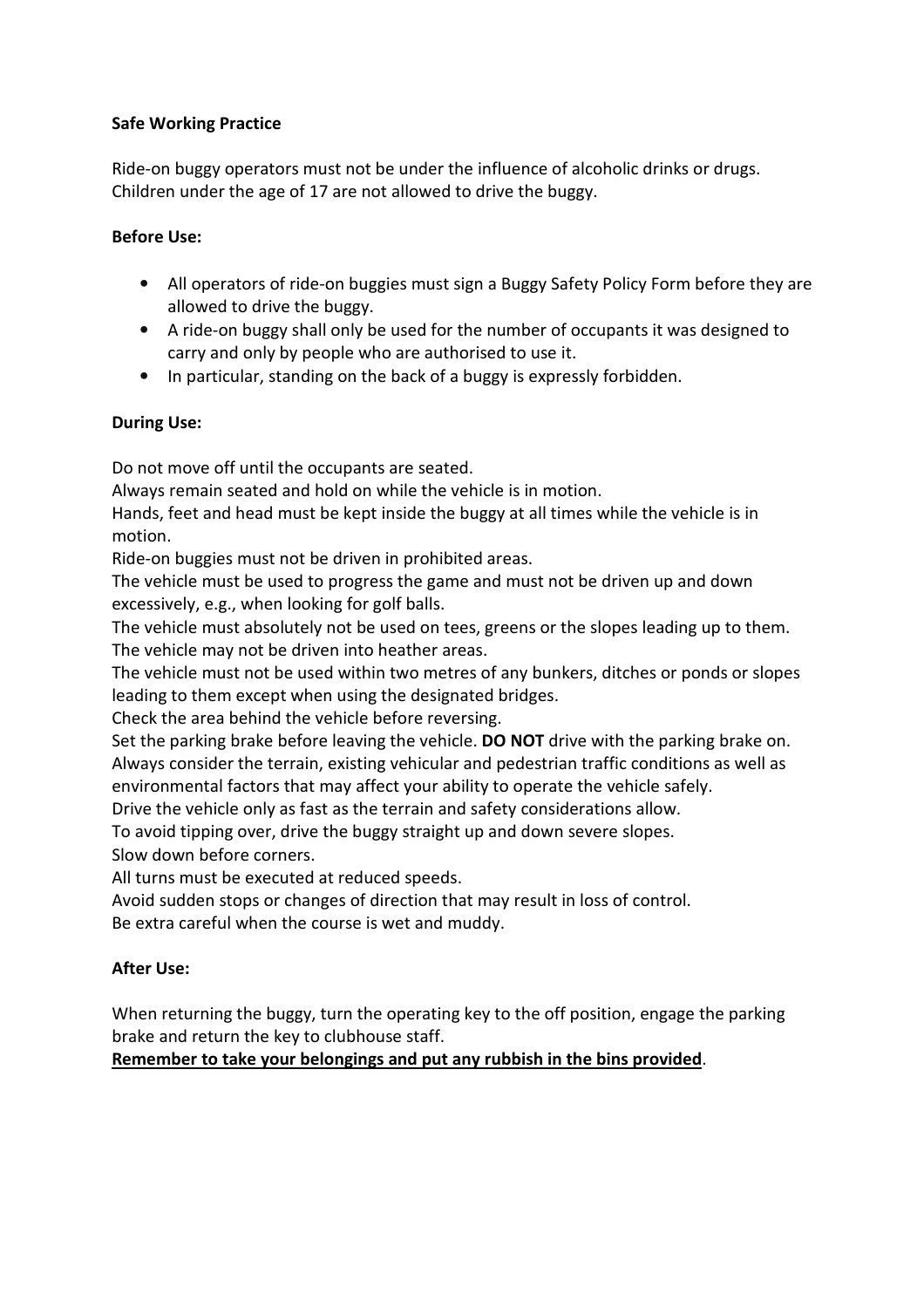#### **Disability**

Due to disability, some members, visitors and guests may not be able to play golf without the help provided by a motorised ride-on buggy. The purpose of the below policy is to establish a standard for the safe operation of all ride-on buggies operated at Brinkworth Golf Club. The policy also sets down the criteria to be applied and conditions to be met when the Club considers applications for buggy use:

#### 1. Aim of Policy

1.1 This Policy is the Buggy Policy referred to in Brinkworth Golf Club Course Policy Document. It sets out the circumstances in which golf buggies may be used in general play and events organised and managed by Brinkworth Golf Club.

1.2 Brinkworth Golf Club wishes to encourage the participation in golf of all players regardless of disabilities. This Policy is in accordance with Brinkworth Golf Clubs obligations under the Equality Act 2010.

#### 2. Definitions

2.1 "Disability" shall have the same meaning as the Equality Act 2010. A person has a disability if he/she has a physical or mental impairment which has a substantial and longterm adverse effect on his/her ability to carry out normal day to day activities.

2.2 Any reference to "golf buggy" shall include any vehicle deemed to be a golf buggy by Brinkworth Club Management.

2.3 Any reference to "Management" or "Committee" shall refer to Brinkworth Golf Club Management or a Committee Member which has responsibility for taking a decision on the use of a golf buggy and "member of Management" shall be construed accordingly. 2.4 "Valid medical confirmation of disability" shall mean a valid medical certificate from a registered general practitioner or consultant registered with the Health Professions Council that the player or caddie is suffering from a disability.

#### 3. Persons who may use a golf buggy

3.1 It shall be a condition of any competition organised by Brinkworth Golf Club that players must walk at all times during a stipulated round, unless permitted to use a golf buggy by a member of Management or the Committee, in accordance with this policy. The penalty for a breach of this condition is detailed under the Specimen Condition on page 142 of the English edition of the 2012-15 Rules of Golf as published by R&A Rules Limited.

3.2 A golf buggy may be used by a player or caddie who can provide a valid current medical certificate of disability in accordance with this policy and has requested permission to use a golf buggy by the closing date for any competition they seek to enter or in which they seek to caddie. Where the disability prevents the player from driving the buggy, he/she may nominate a third party to drive the buggy for them who must be approved by the Committee in the event that permission is granted.

3.3 The Management or Committee may not without good reasons refuse a request for permission to use a golf buggy if the criteria in paragraph 3.2 are met.

3.4 Where a player is under the age of 17 years and has met the criteria in paragraph 3.2, above, a member of the Committee shall reserve the right to specify that the golf buggy is driven by another person of that Committee member's choice, in the event that a person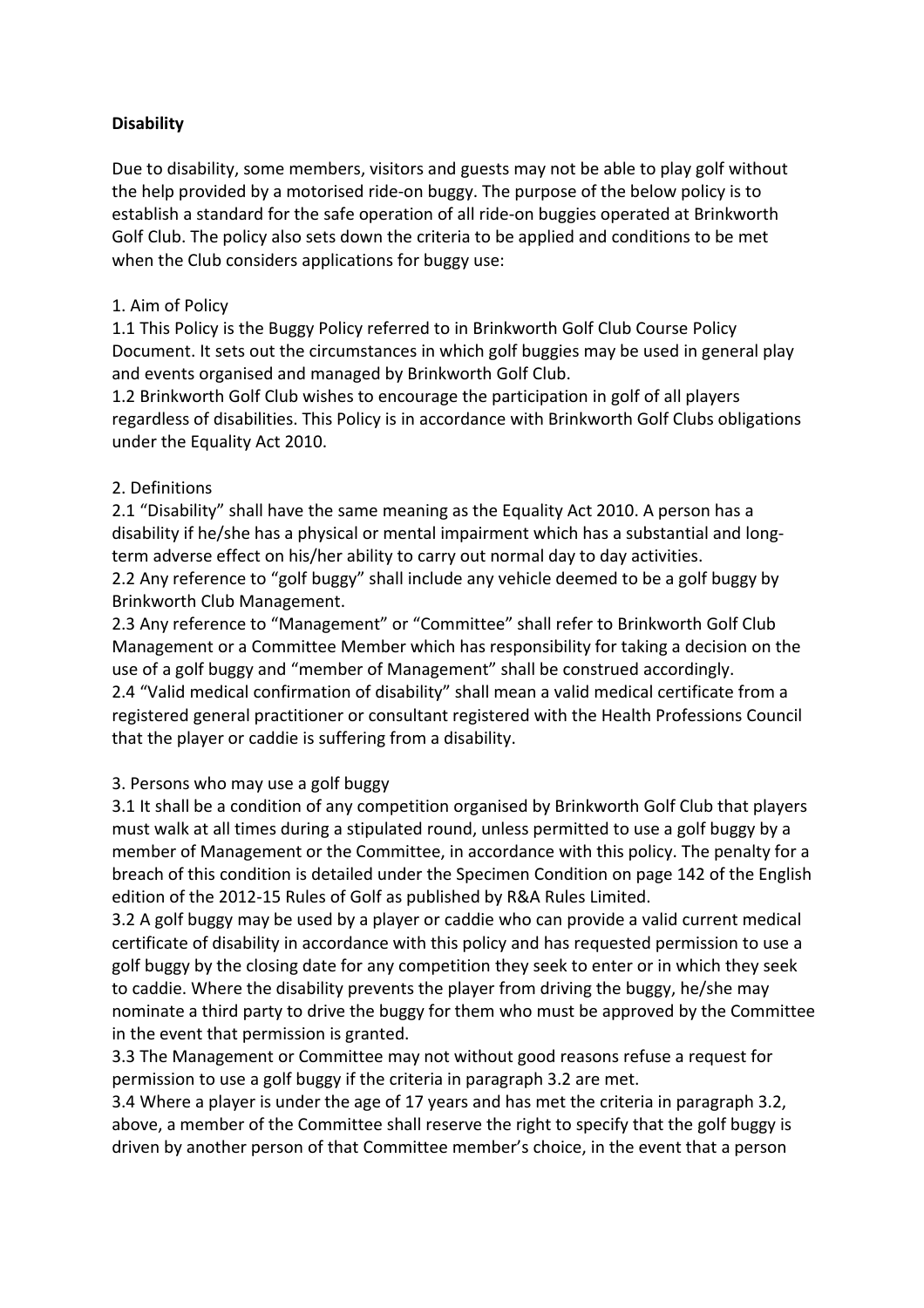having parental responsibility for the player is unable or not competent or qualified to do so.

3.5 In cases where a member of the Committee or Management of Brinkworth Golf Club refuses to permit the use of a golf buggy then they shall inform the player of the decision, the reasons for it, and the right to appeal this refusal to the Appeals Committee in accordance with this Policy.

4. Conditions in which use of a golf buggy may be permitted

4.1 Where a determination is made that the use of a buggy may be permitted by a player or where appropriate a caddie or third party to use a golf buggy, the Management or a member of the Committee shall have regard to the following additional health and safety considerations before granting approval:

(a) Any relevant weather conditions;

(b) The topography and ground conditions;

(c) The condition of and suitability of the golf buggy; and

(d) Any other relevant considerations which could impede the safe use of a golf buggy or impact on the safety of others.

4.2 In the event that Management or a member of the Committee believes that for reasons of health and safety a golf buggy should not be used by players, caddies or third parties at a particular time he/they may:

(a) Refuse to grant permission for the use of a golf buggy, and shall inform the player, caddie or third party of this decision; or

(b) Revoke any such permission in the event of new health and safety considerations having come to light since the granting of the initial permission to use a golf buggy;

4.3 It will in any event be a requirement of any player, caddie or other third party granted permission to use a buggy to complete and sign a Buggy Safety Form The Clubhouse prior to use.

5. Conditions for use of golf buggies

5.1 A player, caddie or other third party permitted to use a golf buggy must agree to the following terms and conditions of use:

(a) Any person operating a golf buggy must do so with the utmost courtesy, care and consideration for the safety and convenience of others and in accordance with any relevant golf buggy operating guidelines;

(b) The Committee may require that a golf buggy must not exceed walking pace and/or must not have a covered roof;

(c) A golf buggy shall be for the sole use of the player and his/her equipment, unless a member of the Committee has deemed that for reason of age or disability a third party is required to drive the golf buggy;

(d) A golf buggy must not impede or interfere with normal pedestrians or vehicular traffic flow on roadways, ramps and pavements;

(e) A player who has been granted permission to use a golf buggy (or any caddie or other third party who has been permitted to drive the golf buggy) must remain seated in the golf buggy at all times while the vehicle is in motion;

(f) A player who has been granted permission to use a golf buggy (or any caddie or other third party who has been permitted to drive the golf buggy) must accept responsibility for any losses or injury sustained as a result of his or her fault whilst using a golf buggy